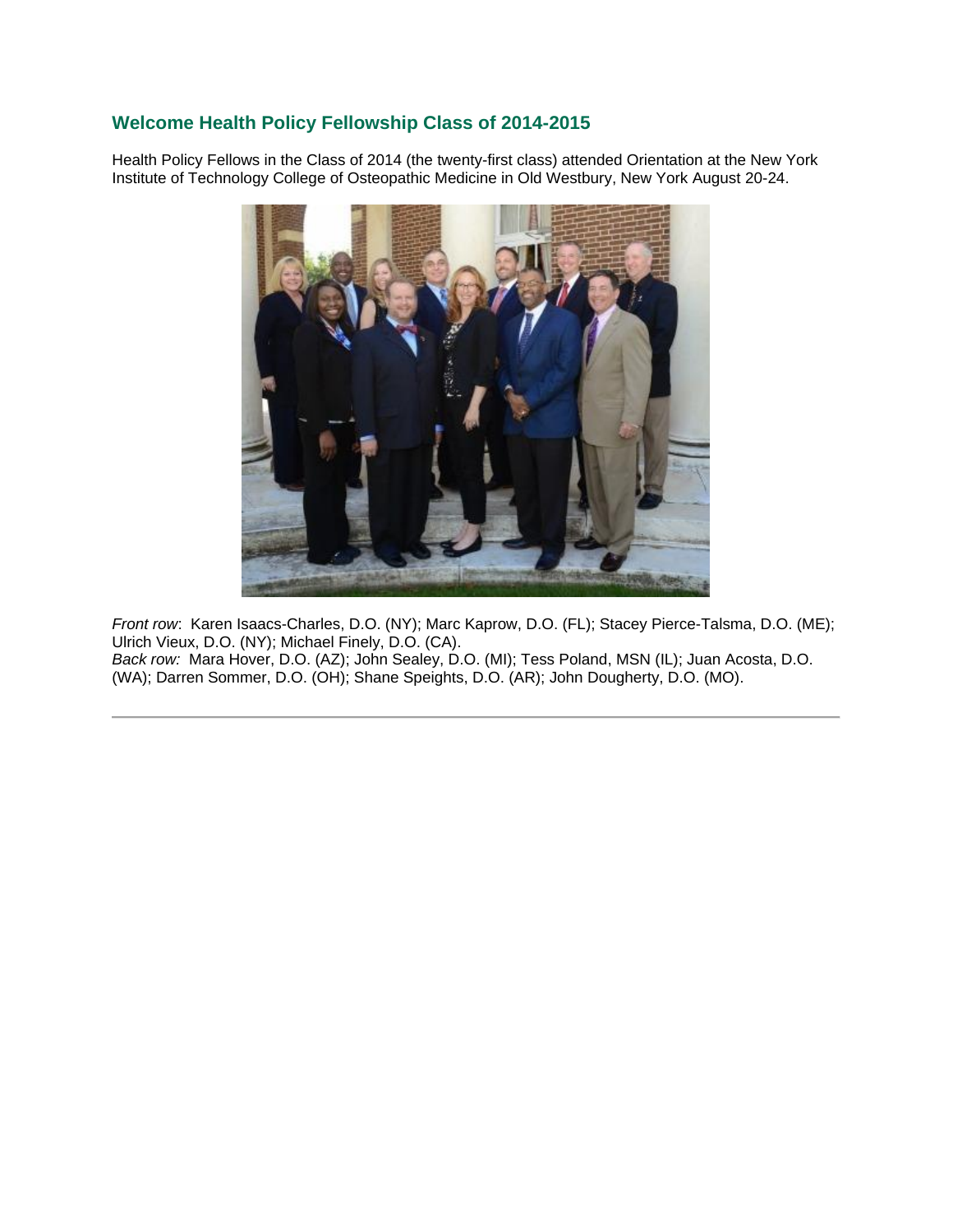# **Juan Acosta, D.O. Yakima, Washington**



Graduation PowerPoint: [The Impact of Supplemental Nutrition Assistance Program \(SNAP\) Benefits on](https://ohio.box.com/s/3eblxxzaj6ktz0eio79lu5mjbt6ybire)  [Food Security](https://ohio.box.com/s/3eblxxzaj6ktz0eio79lu5mjbt6ybire)

Dr. Acosta received his Doctor of Osteopathic Medicine degree from the New York College of Osteopathic Medicine in 1997. He graduated from Queens College in 1989 with a B.S. in Biology. He completed his internship and Emergency Medicine Residency at St. Barnabas Hospital in the Bronx in 2001. Dr. Acosta received a Master in Clinical Investigation from Weill Cornell Medical College in 2009. He is board certified in Emergency Medicine and Neuromusculoskeletal Medicine/OMM by the American Osteopathic Association. He is currently working on obtaining a Doctorate in Health Education from A.T. Still University and is expected to graduate in 2015.

Dr. Acosta is a member of the American Osteopathic Association (AOA), the American College of Osteopathic Emergency Physicians (ACOEP), the Association of Osteopathic Directors and Medical Educators (AODME), the Washington State Medical Association (WSMA), the Washington State Osteopathic Medical Association (WOMA), the American College of Physician Executives (ACPE), the American Society for Quality (ASQ), the American College of Healthcare Executives (ACHE) and the American Academy of Osteopathy (AAO).

Dr. Acosta is currently practicing emergency medicine in Yakima, WA. He is the Assistant Dean for Post-Doctoral Education at Pacific Northwest University of Health Sciences (PNWU), Associate Professor at PNWU, Regional Academic Officer for OPTI-West/PNWU, Medical Program Director – Yakima County Emergency Medical Services for the Washington State Department of Health and the Health and Human Services (HHS)/NDMS Medical Officer for the Disaster Medical Assistant Team, WA-1. In July 2014, Washington Governor Jay Inslee appointed Dr. Acosta to the Osteopathic Board of Medicine and Surgery for a five year term ending in 2019.

Pacific Northwest University of Health Sciences sponsors Dr. Acosta's participation in the Health Policy Fellowship.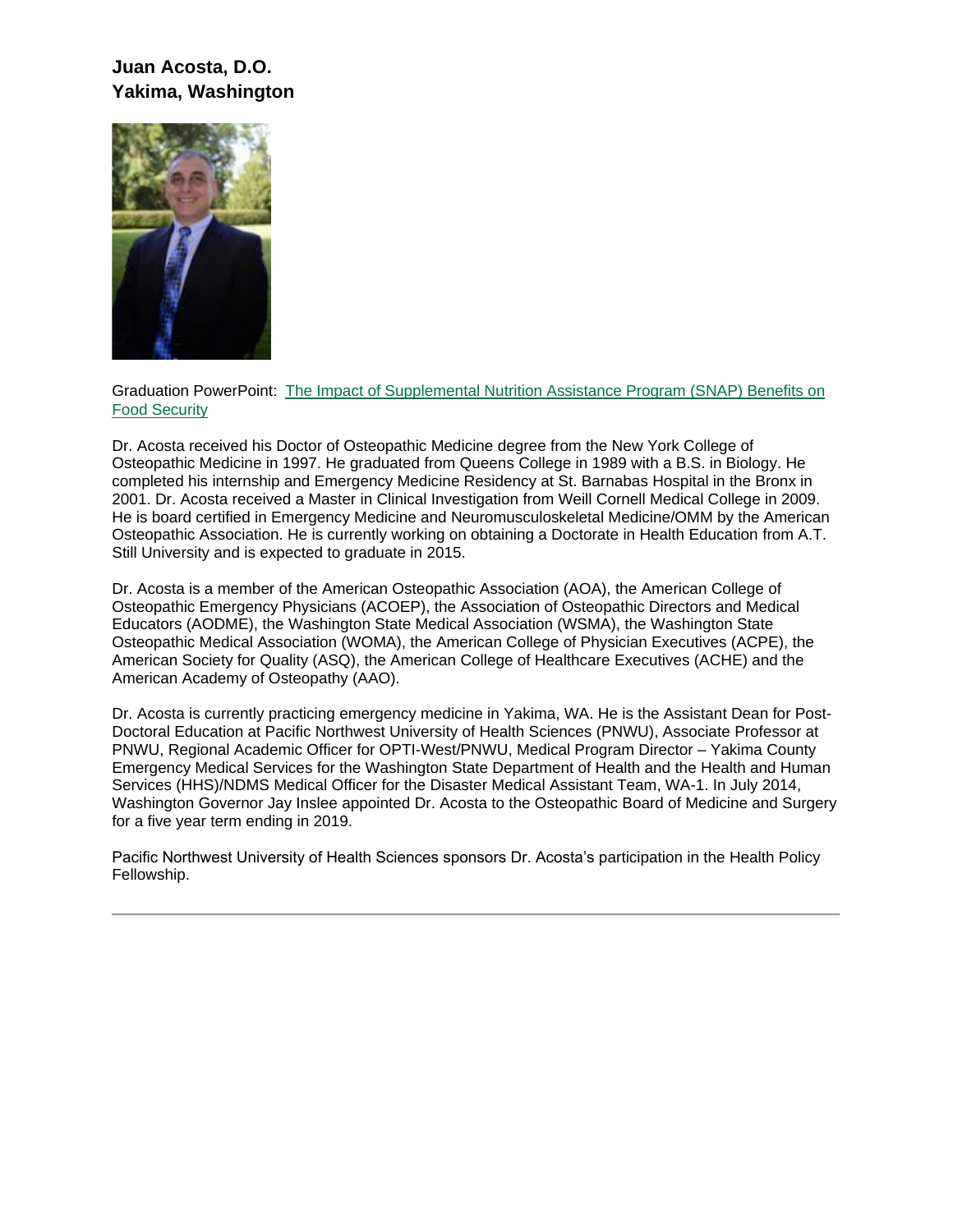## **John Dougherty, D.O., FACOFP, FAOASM, FAODME, FILM Kansas City, Missouri**



Graduation PowerPoint: [GME Funding: Incentivizing the Creation of Residencies that Address Physician](http://www.oucom.ohiou.edu/hpf/pdf/September%202015/dougherty%20HPF%20FINAL%20ppt.pdf)  [Workforce Shortages](http://www.oucom.ohiou.edu/hpf/pdf/September%202015/dougherty%20HPF%20FINAL%20ppt.pdf)

Dr. Dougherty received his Doctor of Osteopathic Medicine degree from the University of Health Science - College of Osteopathic Medicine, NKA Kansas City University of Medicine and Biosciences - College of Osteopathic Medicine in 1992. He graduated from Culver Stockton College in Canton, Missouri in 1988 with a B.S. in Biology and Education. He completed a one-year rotating internship and first year of Family Medicine residency at the Osteopathic Medical Center of Texas, UNT/HSC-TCOM in Fort Worth, completing residency and serving as founding chief resident in the new Family Medicine residency at Oak Hill Hospital in Joplin, Missouri. He is board certified in Family Medicine and holds a Certificate of Added Qualifications in Sports Medicine by the American Osteopathic Board of Family Physicians.

Dr. Dougherty is the Senior Associate Dean for Clinical Affairs and Graduate Medical Education at KCUMB. He is the Chief Academic Officer of the KCUMB-COMEC and chairs the OPTI's OGME Committee. He previously served as Acting Dean at KCUMB and as the Chair of the Department of Family Medicine. He is an inspector for AOASM, ACOFP, COPT and now COCA. He is Chair of the AOASM CEE Committee and is currently the Secretary of their Board of Directors. Dr. Dougherty is a member of the AOA Circle of Leaders, AOA Bureau of Osteopathic Clinical Education and Research, and serves on the Editorial Board of the JAOA. He is a representative for Missouri to the AOA House of Delegates and ACOFP House of Delegates.

He holds Fellowships in three Osteopathic colleges, ACOFP, AOASM and AODME. He has been honored with the Distinguished Service Award from ACOFP, is a member of the Board of Governors of MSACOFP, and has received the Medallion Award from MAOPS. Dr. Dougherty was selected for the inaugural ACOFP Physician Leadership Institute in the Administration Track earning him the designation of Fellow and Certified Physician Leader in Administration and was recently voted Missouri Society of the ACOFP Family Physician of the Year.

Kansas City University of Medicine College of Osteopathic Medicine sponsors Dr. Dougherty's participation in the Health Policy Fellowship.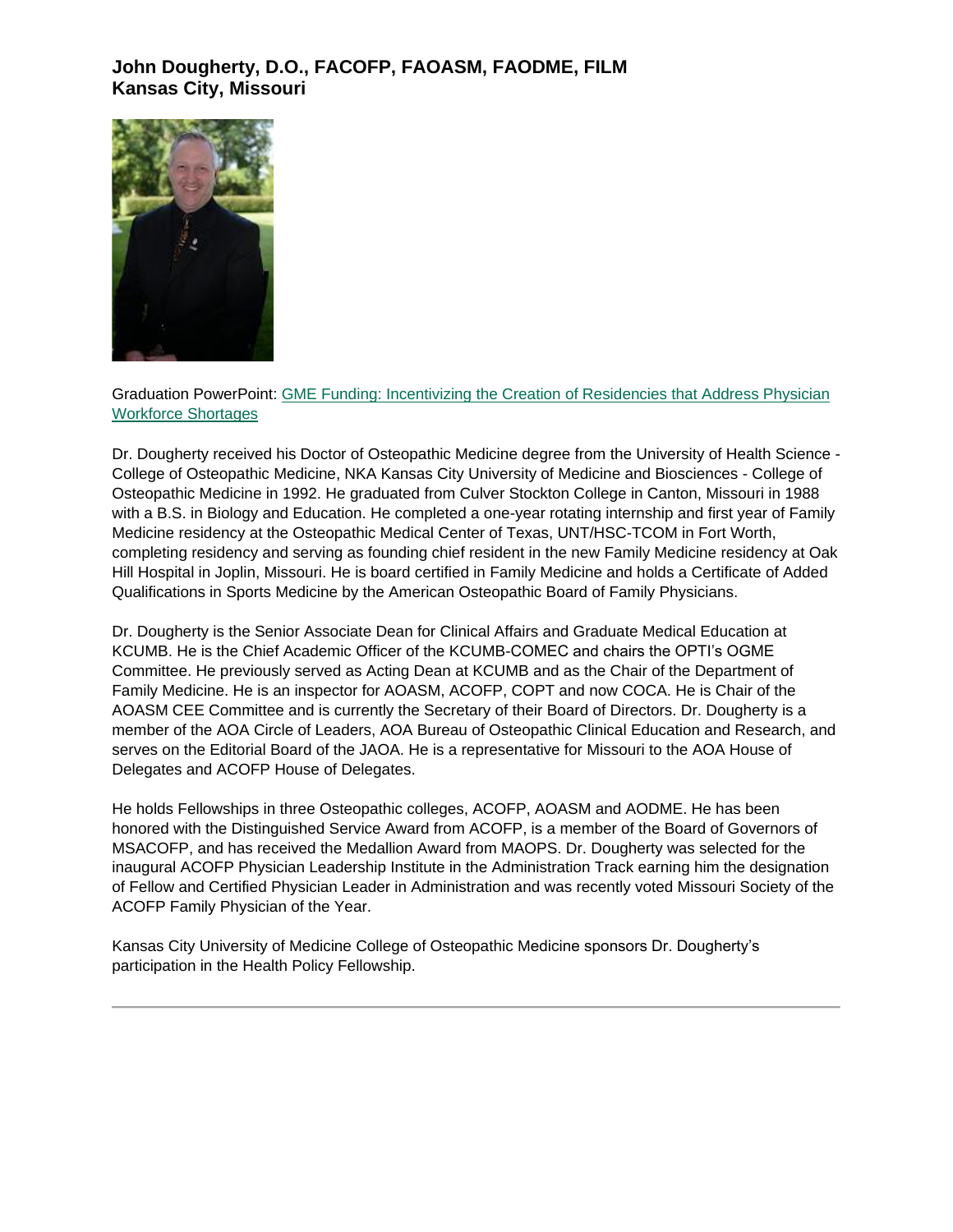## **Michael Finley, D.O. Pomona, California**



Graduation PowerPoint: [Assistant Physicians: An Untapped HealthCare Workforce of the "JV Squad"?](http://www.oucom.ohiou.edu/hpf/pdf/September%202015/091815_JMFHPF-AsstPhysicans.pdf)

Dr. Michael Finley received his undergraduate degree in microbiology and publichealth from

Michigan State University and DO from Chicago College ofOsteopathic Medicine. He completed an inte rnal medicine residency at Detroit

Osteopathic Hospital in Highland Park, MI and rheumatology fellowship at theLoma Linda University M edical Center in Loma Linda, California. He previouslyhas

been a member of the faculty of UCLA School of Medicine and LomaLinda University School of Medi cine. Dr. Finley is currently an invited lecturer at the UC Riverside Haider

School of Medicine and has been a member of theWestern University faculty since 2003. He is past Chair of the Department ofInternal

Medicine at Western University and was Internal Medicine residencyprogram

director at Arrowhead Regional Medical Center in Colton, Californiafrom 2004 –

2012. He clinically specializes in adult rheumatology.

#### Dr. Finley has served

as a member at large on the on the AmericanOsteopathic College of Internists Board of Directors and the Board of Directorsof the Southern California Chapter of the Arthritis Foundation. He has chaire d theAmerican Osteopathic Directors and Medical Educators (AODME) Council onOPTI since its incepti on in 2012. Dr. Finley serves as an at large member of theNational

Board of Osteopathic Medical Examiners. He has chaired the NBOMESubcommittee on COMLEX Perfo rmance Exam Misrepresentation and is amember of NBOME Board Executive Committee and Clinical **Skills** 

TestingAdvisory Committee. Dr. Finley served as a member of the Food and DrugAdministration, Arthriti s Advisory Committee from 2004 – 2006. He has been theChief Academic Officer for OPTI – West Educational Consortium since 2003. Dr.Finley has

been a member of the AOA OPTI Workshop Planning Committee since2010.

Dr. Finley is sponsored for the HPF by Western University College of Osteopathic Medicine of the Pacific.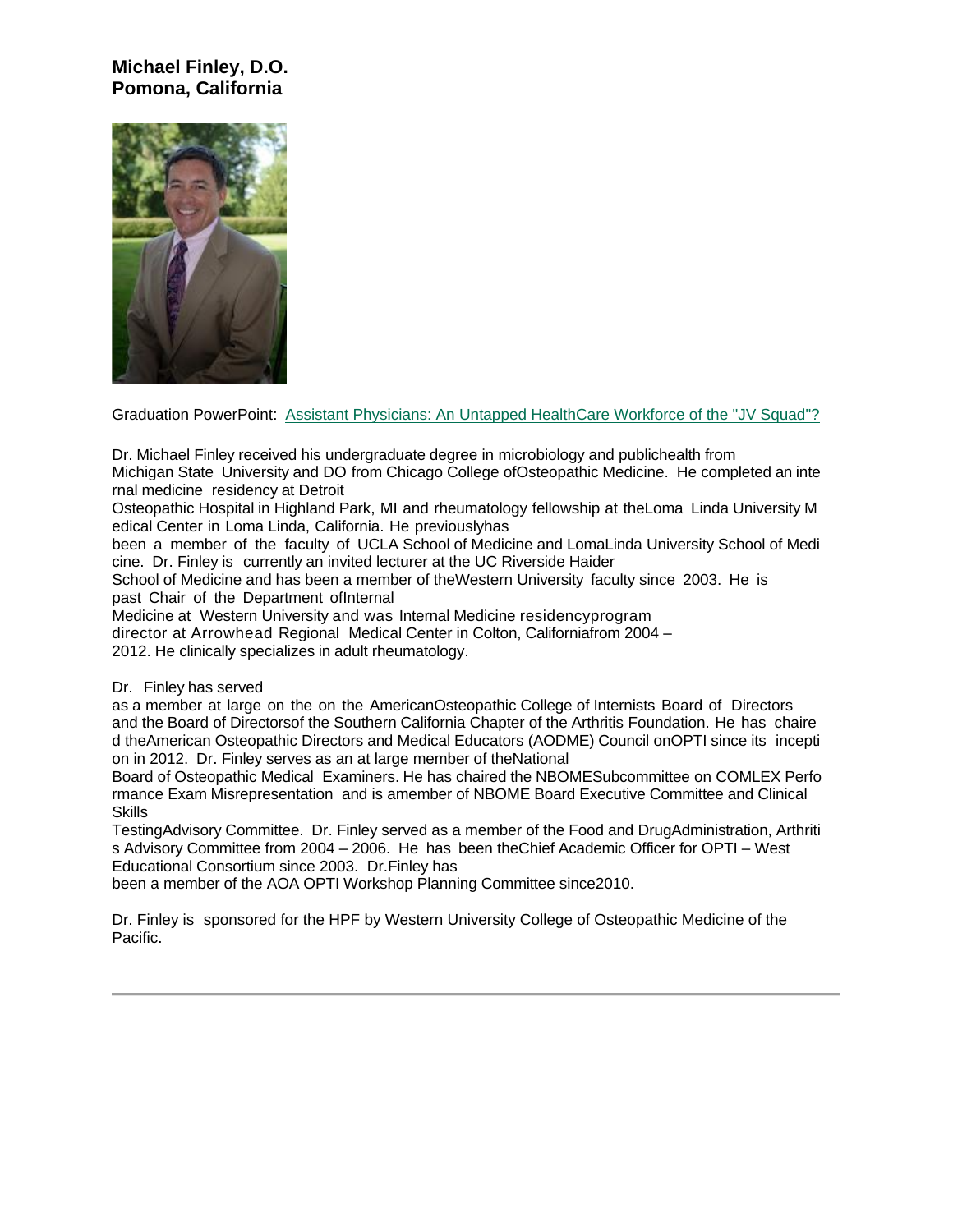#### **Mara Hover, D.O. Parker, Colorado**



Graduation PowerPoint: Mortality, Medicine, and Humanity: [Improving Care At The End Of Life:](http://www.oucom.ohiou.edu/hpf/pdf/September%202015/Mara%20HPF%20Final.pptx%20REV.pdf)  [Physician Orders For Life Sustaining Treatment \(POLST\)](http://www.oucom.ohiou.edu/hpf/pdf/September%202015/Mara%20HPF%20Final.pptx%20REV.pdf)

Dr. Hover received her Doctorate of Osteopathic Medicine from Lake Erie College of Osteopathic Medicine. She completed her residency in Pediatrics at St. Joseph's Hospital and Medical Center/Barrow Neurological Institute in Phoenix, Arizona, and took a Fellowship in Forensic Pediatrics at Brown University in Providence, Rhode Island. She is a graduate Fellow of the University of Southern California Keck School of Medicine Educational Leadership Fellowship program, a graduate of the National Association of Community Health Centers New Medical Directors Training, and the United States Department of Transportation Highway Safety Division Public Relations Officer Training. She is board certified in Pediatrics.

Dr. Hover is currently the Associate Dean for Curricular Affairs and Educational Development and Professor of Pediatrics at Rocky Vista University College of Osteopathic Medicine in Parker, Colorado. Previous to this position, Dr. Hover served as Chair of Clinical Curriculum Development, Assessment and Outcomes and Associate Chair of Community Medicine at A T Still University School of Osteopathic Medicine in Arizona (ATSU-SOMA). She is Vice-Chair of the SOMA curriculum committee, and a member of the Catalog, Interprofessional Education, Strategic Outcomes, Academic Management Team, Curriculum Design Team, and Awards and Events committees. Previous to her current position, Dr. Hover served four years as Director of the Clinical Education Department as well as Associate Chair of the Department of Family and Community Medicine. Dr. Hover also served as Chair of the SOMA curriculum committee and the Ad Hoc committee on clinical curriculum. She is Co-Principal Investigator of a grant to support the development of a dual Master's/DO degree and a Masters degree in Medical Informatics, which is awarded by the United States Health Resources and Services Administration. Prior to joining ATSU-SOMA, Dr. Hover was a clinician and Regional Director of Medical Education at Adelante Healthcare, in Phoenix, Arizona. Her academic publications include two articles as second author in the Medical Science Educator on student and faculty assessment of an innovative approach to medical education, and most recently a poster presentation in Interprofessional education at both the Seventh International Conference on Interprofessional Practice and Education, and at the August, 2014 NACHC conference.

In addition to her Administrative position, Dr. Hover is course director for the Adolescent Medicine clerkship rotation, a contributing content expert lecturer for many of the first and second year didactic courses, Adjunct Clinical Associate Professor for the ATSU Physician Assistant Program, and continues to practice clinically at a Pediatric Urgent Care and consult on child abuse cases in the community.

Dr. Hover is a member of the Arizona Osteopathic Medical Association, sits on the AOMA Legislative Affairs Committee and is a member of Senator Matt Salmon's Congressional Health Advisory Panel. She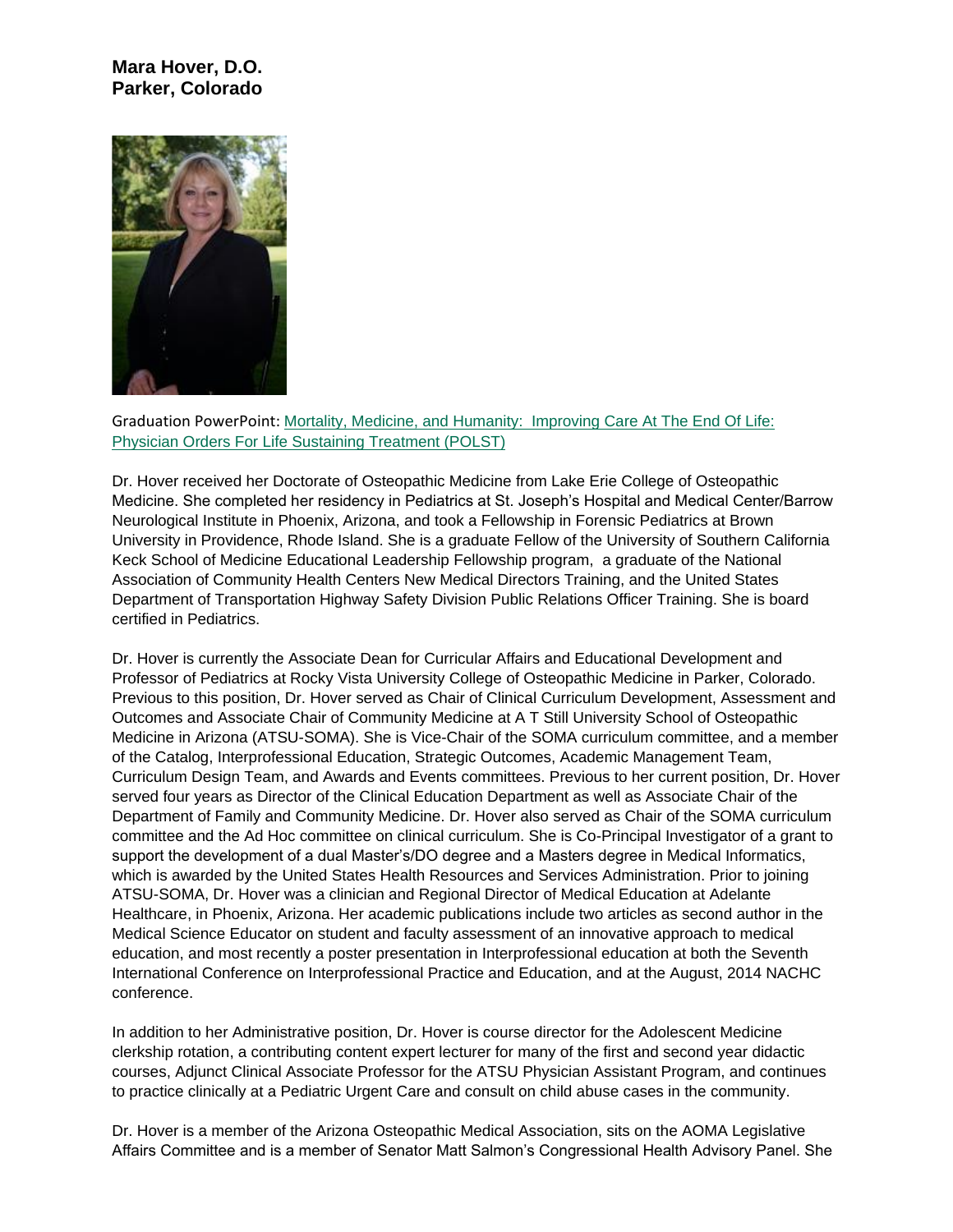received the Excellence in Teaching award from AT Still University for her work as a Regional Director Of Medical Education.

Dr. Hover has spent most of her lifetime as a commercial onscreen, print, and voice talent, making her first television commercial at the age of five. She represented her home state as Mrs. Arizona in 1991. The greatest joys in her life are her four grandchildren, Charlotte, Liam, Eleanor and Emmalyn.

Dr. Hover's sponsors for the Health Policy Fellowship are ATSU-SOMA and AOMA.

**Karen Isaacs-Charles, D.O. Jamaica, New York**



Graduation PowerPoint: [Health Care Transparency: Centers for Medicare and Medicaid Services Needs](http://www.oucom.ohiou.edu/hpf/pdf/September%202015/Karen%20Health%20Care%20Transparency%2009%2016%202015.pptx%20%20REV.pdf)  [to Improve Cost and Quality Information for Consumers](http://www.oucom.ohiou.edu/hpf/pdf/September%202015/Karen%20Health%20Care%20Transparency%2009%2016%202015.pptx%20%20REV.pdf)

Dr. Isaacs-Charles received her Doctor of Osteopathic Medicine degree from the Nova Southeastern University College of Osteopathic Medicine in 2003. She received a Master in Biomedical Science from Barry University, Miami FL in 1999. She graduated from Fordham University, New York, New York in 1994 with a B.A. in Natural Science. She completed her Internship at Lutheran Hospital in Brooklyn, N.Y. She completed her Family Practice Residency at Good Samaritan Hospital in West Islip, NY in 2006. She is board certified in Family Medicine by the American College of Family Physicians.

For the past 2 years she has been the Associate Medical Director at Community Healthcare Network-Queens Health Center. Her primary focus is community based medicine in underserved populations. She has been a mentor and a preceptor to interns/residents at Peninsula Medical Center, in Far Rockaway, NY. She has precepted medical students at the Touro College of Osteopathic Medicine.

Dr. Isaacs-Charles is a member of the American Osteopathic Association (AOA) and the American College of Osteopathic Family Physicians (ACOFP) and the New York State Osteopathic Society (NYSOM). She is also a member of the American College of Physician Executives (ACOPE). She is also the recipient of the National Health Service Corp loan repayment program. She has volunteered and worked per diem with the Veterans Affairs, New York Harbor, St. Albans Campus.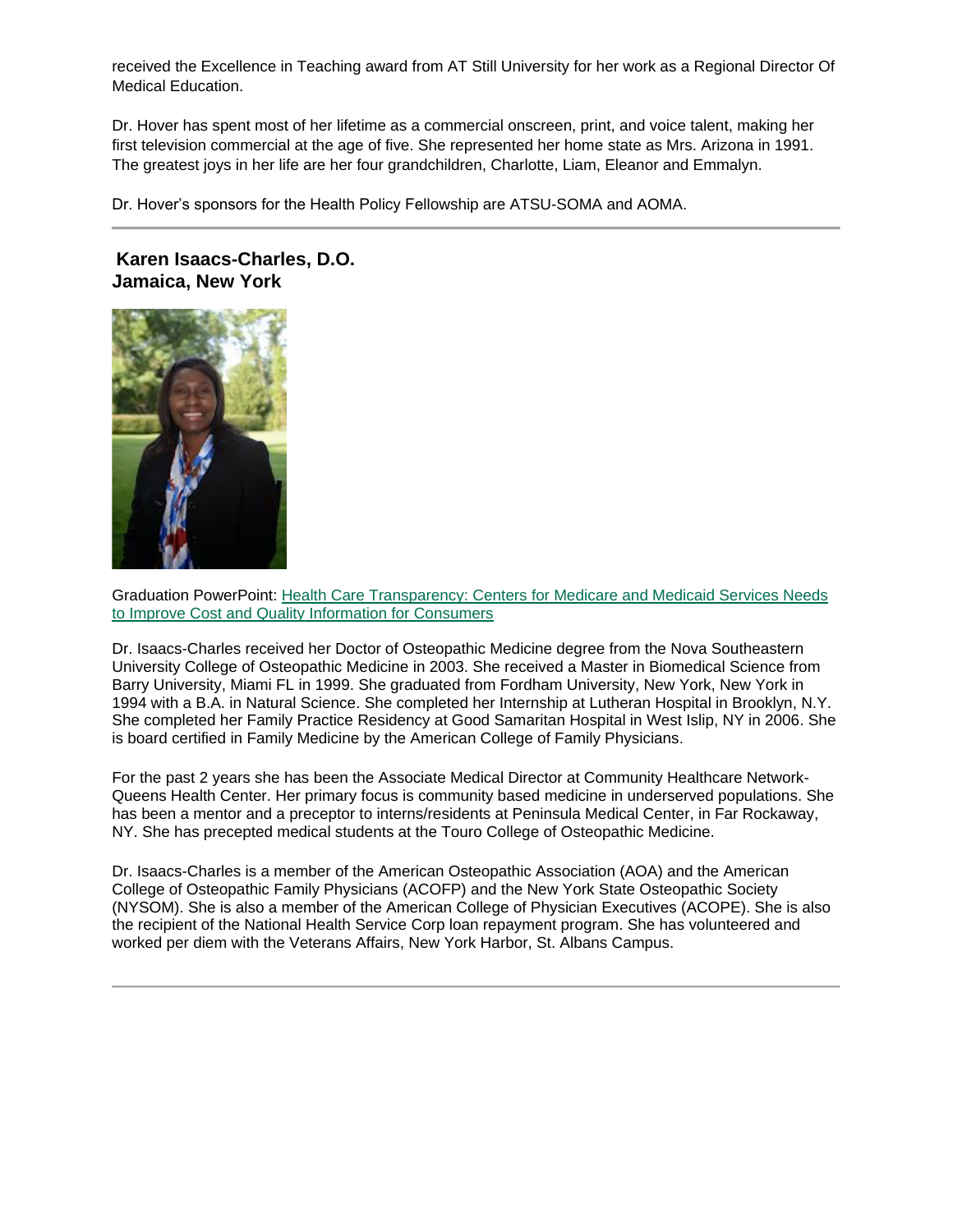#### **Marc G. Kaprow, D.O. Sunrise, Florida**



Dr. Kaprow received his undergraduate degree from the University of South Florida in 1992, and his Doctor of Osteopathic Medicine degree from Nova Southeastern University in 2001. During his time at Nova Southeastern, he completed pre-doctoral fellowships in both Anatomy and Osteopathic Practices and Principles. Dr. Kaprow completed his Internal Medicine residency at POH Medical Center, an affiliate training site of Michigan State University College of Osteopathic Medicine, in 2004. During residency, he was honored as the Resident of the Year (2002-2003and served as Chief Resident during the 2003-2004 training year.

Dr. Kaprow is a Clinical Assistant Professor of Internal Medicine at Nova Southeastern University. He has served as President of the Broward County Osteopathic Medical Association, and has been a Trustee to the Florida Osteopathic Medical Association (FOMA) board since 2009. He currently holds a Member-at-Large position for the FOMA Executive Board. He has served several FOMA committees, including Membership and Men's Health, and has served as a delegate to the American Osteopathic Association for several years. Dr. Kaprow also serves on the American College of Osteopathic Internists Clinical Practice Committee. Dr. Kaprow has authored several professional publications, and has lectured nationally on Palliative Medicine topics and Practice Management. He is currently enrolled in an online program pursuing a Master's of Health Administration at Capella University.

Dr. Kaprow is certified in Internal Medicine, Hospice and Palliative Medicine by the American Osteopathic Board of Internal Medicine. He completed recertification for Internal Medicine in 2013. Dr. Kaprow practiced as a primary care physician in the Pembroke Pines / Hollywood area for several years. During that time he served the South Broward Hospital District and Memorial Hospital West on multiple committees, including Utilization Review, Peer Review, Physician Credentialing, Ethics and the Medical Executive committee. In 2008 he was appointed Medical Director of Memorial Home Health Care, and in 2010 he transitioned his practice from patient care to administration as the Associate Medical Director for VITAS Hospice in Broward County. In 2012, Dr. Kaprow joined UnitedHealthcare of Florida as a Medical Director. He currently oversees the Managed Medicaid Long Term Care program that UnitedHealthcare provides serving the needs of thousands of complex, frail, and elderly patients in 58 counties across the state of Florida.

The Florida Osteopathic Medical Association has generously sponsored Dr. Kaprow's participation in the Health Policy Fellowship.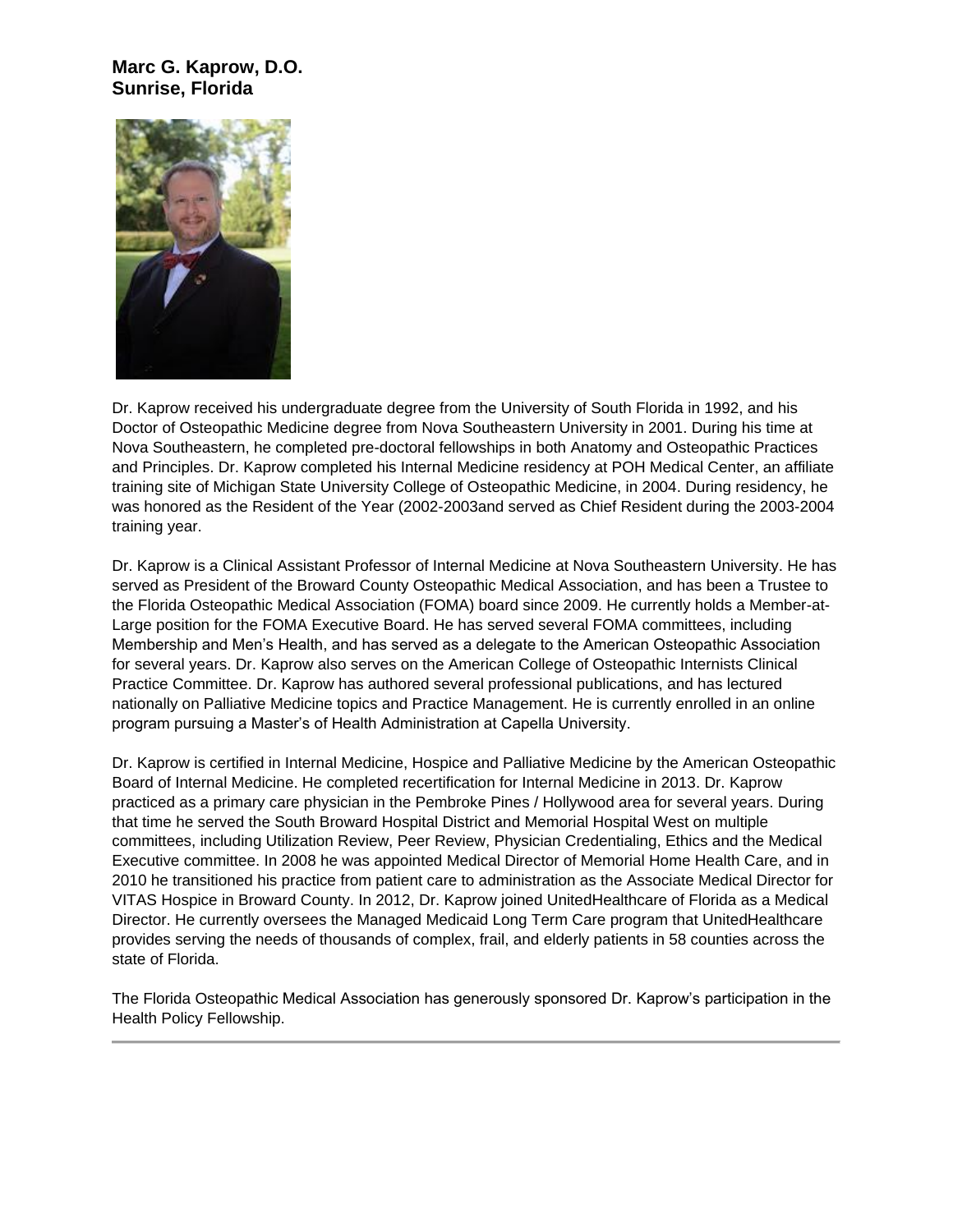## **Tess Poland, MSN Chicago, Illinois**



Graduation PowerPoint: [An Economic Framework For Preventive Care Advice](http://www.oucom.ohiou.edu/hpf/pdf/September%202015/Tess%20final%202.pdf)

Therese (Tess) Poland earned her master's degree in nursing at the University of Western Sydney and a Bachelor of Science degree in nursing from Avondale College, Sydney, Australia.

Tess is the Associate Vice President (Quality and Certification Specialist) for the American Osteopathic Association's Healthcare Facilities Accreditation Program. In her role, Ms. Poland facilitates the development of certification activities related to disease and condition management services, including the development of standards and review processes.

Ms. Poland has 20 years of nursing, management and consulting experience in the healthcare industry, as well as extensive experience in building robust quality management frameworks that interlink risk management, clinical innovation and system development.

Previously, Ms. Poland worked at Ramsay Health Care in Sydney, Australia, as a quality and risk manager and project manager for the clinical set-up of new hospitals. Ramsay Health Care is Australia's leading premier private hospital group, with more than 117 hospitals around Australia, the UK, France and Indonesia.

The American Osteopathic Association sponsors Ms. Poland's participation in the Health Policy Fellowship.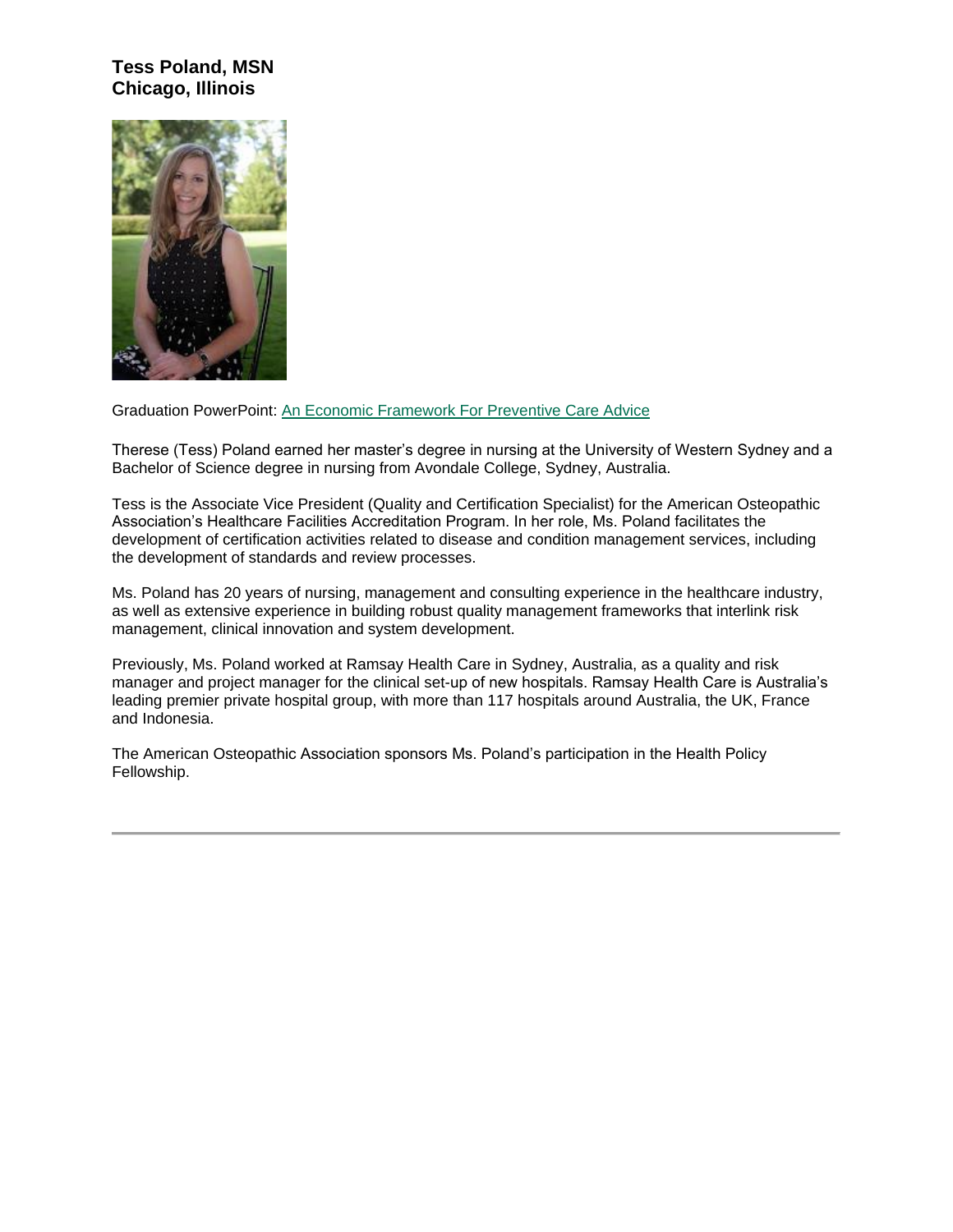#### **Stacey Pierce-Talsma, D.O. Vallejo, California**



Graduation PowerPoint: [Single Accreditation System for Graduate Medical Education: The Impact on](http://www.oucom.ohiou.edu/hpf/pdf/September%202015/Stacey%20HPF%20powerpoint.pptx%20REV%201.pdf)  [Access to Osteopathic Distinctive GME Training](http://www.oucom.ohiou.edu/hpf/pdf/September%202015/Stacey%20HPF%20powerpoint.pptx%20REV%201.pdf)

Dr. Pierce-Talsma received her Doctor of Osteopathic Medicine from the Michigan State University College of Osteopathic Medicine. She graduated from Western Michigan University in Kalamazoo Michigan with a B.S in Biomedical Sciences. She also completed a Graduate Certificate in Holistic Health from Western Michigan University in 2003. Dr. Pierce-Talsma completed her Osteopathic internship and Neuromusculoskeletal Medicine and Osteopathic Manipulative Medicine Residency Program at the University of New England College of Osteopathic Medicine, where she served as the Chief Resident. She is board certified in Neuromusculoskeletal Medicine and Osteopathic Manipulative Medicine. She has also completed a M.S. in Medical Education and Leadership (MMEL) in 2011 from the University of New England College of Osteopathic Medicine.

Dr. Pierce-Talsma serves as Associate Professor of OMM at Touro University College of Osteopathic Medicine in California. Previous to this position, Dr. Pierce-Talsma served as Assistant Faculty in the Osteopathic Manipulative Medicine Department at UNECOM, and serves as the Program Director for UNECOM's NMM/OMM +1 Residency Program, as well as a Co- Course Director for UNECOM's Osteopathic Clinical Skills II course. She serves her OPTI (NEOMEN) as a member of the Board of Governors and the Chair of the Osteopathic Graduate Medical Education (OGME) Committee. She is involved in her state organization, the Maine Osteopathic Association (MOA) as a member of the Board of Directors, a Co-Chair for the Membership Committee, and a member of the Education Committee. She is active in the American Academy of Osteopathy (AAO) as a member of the Post-Doctoral Standards and Evaluation Committee, functioning on the subcommittees of the In-service Exam and the Program Directors Workshop. She is also the Advisor to the Post-graduate American Academy of Osteopathy (PAAO). She serves as UNECOM's representative to the Educational Council on Osteopathic Principles (ECOP).

Dr. Pierce-Talsma has been honored with the Maine Osteopathic Association's "Young Osteopathic Physician of the Year" award, and MSUCOM's Fred Mitchell Sr. D.O. F.A.A.O. Memorial Award, awarded to graduating students for exceptional achievement in the field of osteopathic manipulative medicine.

Dr. Pierce-Talsma was recently inducted into the [National Academy of Osteopathic Medical Educators](http://www.aacom.org/ome/councils/naome) in recognition of her educational leadership. According to *Inside OME*, "NAOME is a community of outstanding educators who have met rigorous standards of academic excellence within the last five years. NAOME Fellows are inducted into the Academy each year to serve a five-year term, during which Fellows function as leaders and mentors for academic scholarship and excellence in the osteopathic medical education profession."

Dr. Pierce-Talsma is also a Certified Yoga Teacher and incorporates yogic practices into her medical practice and for the benefit of the UNECOM students and her staff at her clinical office. The University of New England College of Osteopathic Medicine sponsors Dr. Pierce-Talsma's HPF participation.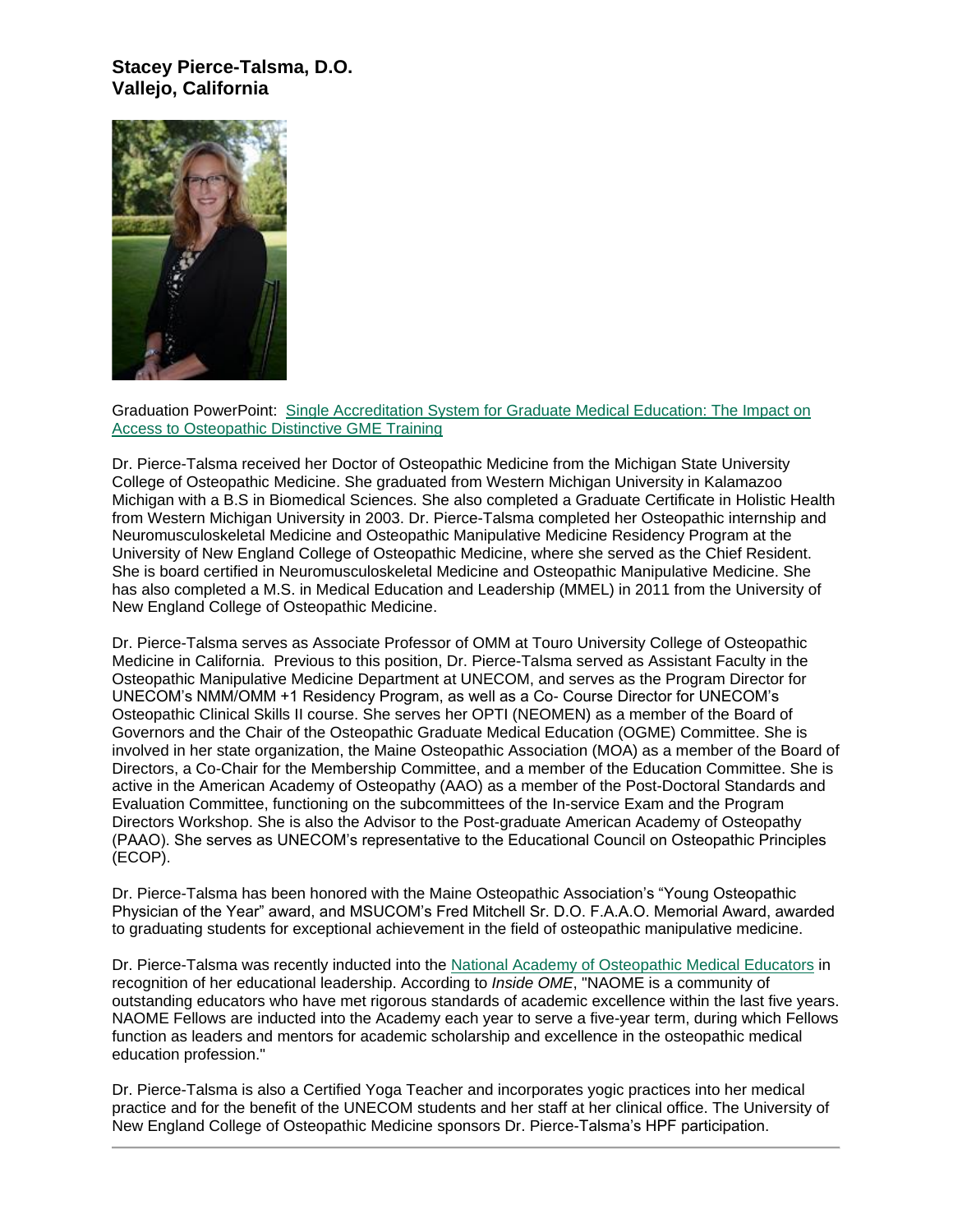## **John Sealey, D.O. Detroit, Michigan**



Graduation PowerPoint: [Would Privatization of the Veterans Health Administration Improve Cost, Access,](http://www.oucom.ohiou.edu/hpf/pdf/September%202015/John%20Sealey%20Would%20Privatization%20of%20the%20VHA%20System%20Improve%20Access.pptx%20REV.pdf)  [and Quality of Care for Our Veterans?](http://www.oucom.ohiou.edu/hpf/pdf/September%202015/John%20Sealey%20Would%20Privatization%20of%20the%20VHA%20System%20Improve%20Access.pptx%20REV.pdf)

John W. Sealey, D.O., F.A.C.O.S, is board certified through the American Board of Osteopathic Examiners and the American Board of Osteopathic Surgeons. Dr. Sealey received his medical degree from Michigan State University College of Osteopathic Medicine he completed his general surgery residency at Michigan Hospital and Medical Center and his cardiothoracic and vascular fellowship at Detroit Osteopathic Hospital. He completed his bachelor's degree at North Carolina Central University. For nearly 30 years, Dr. Sealey has practiced as a thoracic and vascular surgeon in Southeastern Michigan.

Dr. Sealey has been an Associate Professor at Michigan State College of Osteopathic Medicine for three years. His passion is and continues to be the school's Detroit pipeline program, mentoring students at various ages about pursuing and advancing their medical careers. Currently, Dr. Sealey is the Director of Medical Education for the newly formed Teaching Health Center program, Authority Health. The Authority Health teaching program is an opportunity to introduce the next generation of primary care specialist to opportunities in medically-underserved areas. Dr. Sealey was critical to the program's inception and start up. Dr. Sealey has been published in several medical journals.

Dr. Sealey is a member of the American Osteopathic Association, the Michigan Osteopathic Association, the American College of Osteopathic Surgeons, and the Detroit Medical Society. In addition, Dr. Sealey is a trustee for Michigan Osteopathic Association.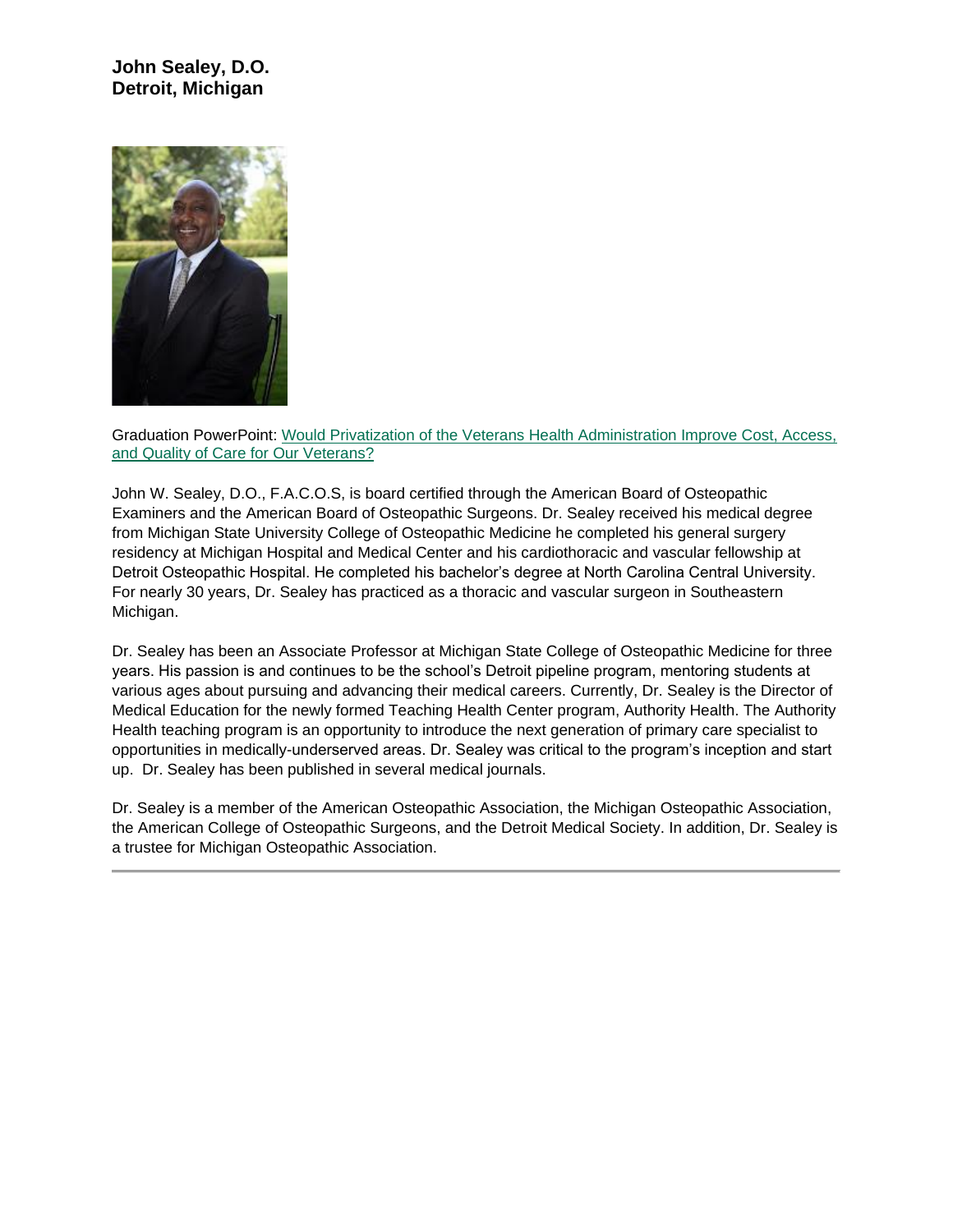#### **Darren Sommer, D.O. Columbus, Ohio**



Graduation PowerPoint: [The Individual Mandate:](http://www.oucom.ohiou.edu/hpf/pdf/September%202015/SD%20Sommer%20HPF%20IM%20Lecture.pptx%20%20REV.pdf) Is It Working?

Dr. Darren J. Sommer was awarded his Doctor of Osteopathic Medicine and Master's of Public Health degrees from Nova Southeastern University College of Osteopathic Medicine in 2003. He completed his Internal Medicine Residency at Sun Coast Hospital in Largo, Florida in 2006, and is board certified in Internal Medicine by the American College of Osteopathic Internists. He later went on to complete his MBA with Health Sector Management Certification from Duke's Fuqua School of Business in 2011.

Dr. Sommer is a member of the American Osteopathic Association (AOA), Ohio Osteopathic Association (OOA), Fellow of the American College of Osteopathic Internists (ACOI), Fellow of the Society of Hospital Medicine (SHM), and a Certified Physician Executive (CPE). Dr. Sommer has served on the ACOI's technology council, is currently the President-Elect of the Columbus Osteopathic Association, and is also a Clinical Assistant Professor of Internal Medicine for the Ohio University College of Osteopathic Medicine. And, as a combat veteran, he also continues to work with wounded veterans as a medical advisor for the Resurrecting Lives Foundation and ChefVet.

Dr. Sommer is the co-founder and Chief Medical Officer of the Optimized Care (OCN) Network in Columbus, Ohio. The OCN is a state-of-the-art digital healthcare platform that allows a remote physician to care for a patient in real-time by a life-size, three-dimensional physician, with eye-to-eye contact. This platform utilizes a bedside RN to deliver exceptional care to patients in medically underserved communities. He is passionate about correcting the clinical supply and demand mismatches that exists in the healthcare marketplace today. Previous positions include service as a physician with the US Army's 82nd Airborne Division serving as both a Brigade Surgeon and Flight Surgeon. In addition, his military career spans more than 20 years of service, completed two combat deployments and earned numerous decorations including the Bronze Star, Combat Medic Badge and the Combat Action Badge. After completing his active duty service, Dr. Sommer went on to serve as the Medical Director of the Hospitalist Program at Southeastern Regional Medical Center in Lumberton, NC. He later led as the Senior Vice President of Hospitalist Services with Premier Physicians Services in Dayton, Ohio.

Dr. Sommer's greatest achievement is that he has been married for 18 years and he and his wife, Genia, have three wonderful children.

The Ohio Osteopathic Association is kindly sponsoring Dr. Sommer's fellowship activities.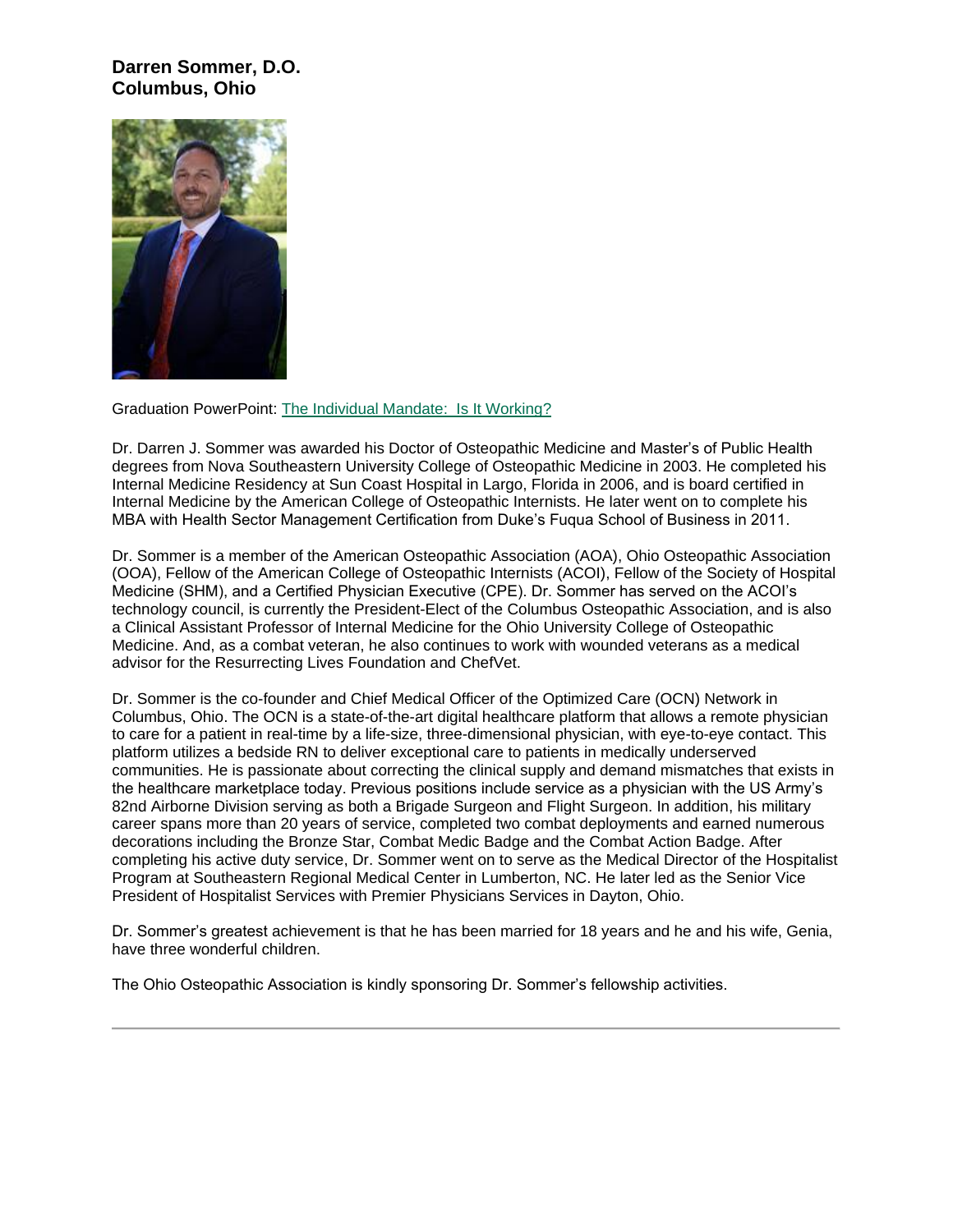#### **Shane Speights, D.O. Jonesboro, Arkansas**



Graduation PowerPoint: [The World's Largest Retailer Will See You Now. . .](http://www.oucom.ohiou.edu/hpf/pdf/September%202015/Speights%20HPF%20Walmart%20Final.pptx%20REV.pdf)

Dr. Speights received his Doctor of Osteopathic Medicine degree from the University of Health Sciences College of Osteopathic Medicine in 2004. He went on to complete a three-year residency in Family Medicine at the University of Arkansas for Medical Sciences AHEC residency in Jonesboro, Arkansas in 2007. Prior to medical school Dr. Speights attended Henderson State University in Arkadelphia, Arkansas where he received his B.A. in Business Administration with an emphasis in Management. He then attended Arkansas State University in Jonesboro, Arkansas for two years to complete his preprofessional coursework. He is board certified in Family and Preventative Medicine by the American Board of Family Medicine in addition to being board certified in Family Medicine by the American Board of Osteopathic Family Physicians.

Dr. Speights is a member of the American Osteopathic Association (AOA), the American College of Osteopathic Family Physicians (ACOFP), the Arkansas Osteopathic Medical Associations (AOMA), the American Medical Association (AMA), the American Academy of Family Physicians (AAFP) and the Arkansas Medical Society (AMS). He is past president and past board member of the AOMA. In his first year of practice he was awarded the AOMA's Young Physician Award.

He completed his third year of residency as the chief resident and was recruited into a faculty position as an Assistant Professor of Medicine at the UAMS-AHEC Family Medicine Residency in Jonesboro, Arkansas. In 2009 he became the Assistant Residency Director of that same program. In 2012 Dr. Speights took a position at St. Bernards Healthcare System in Jonesboro, Arkansas where he started an Adult & Pediatric Hospitalist Program. Once that program was fully staffed he was promoted to Vice President of Medical Affairs where he currently serves.

St. Bernards Healthcare System sponsors Dr. Speights' participation in the Health Policy Fellowship.